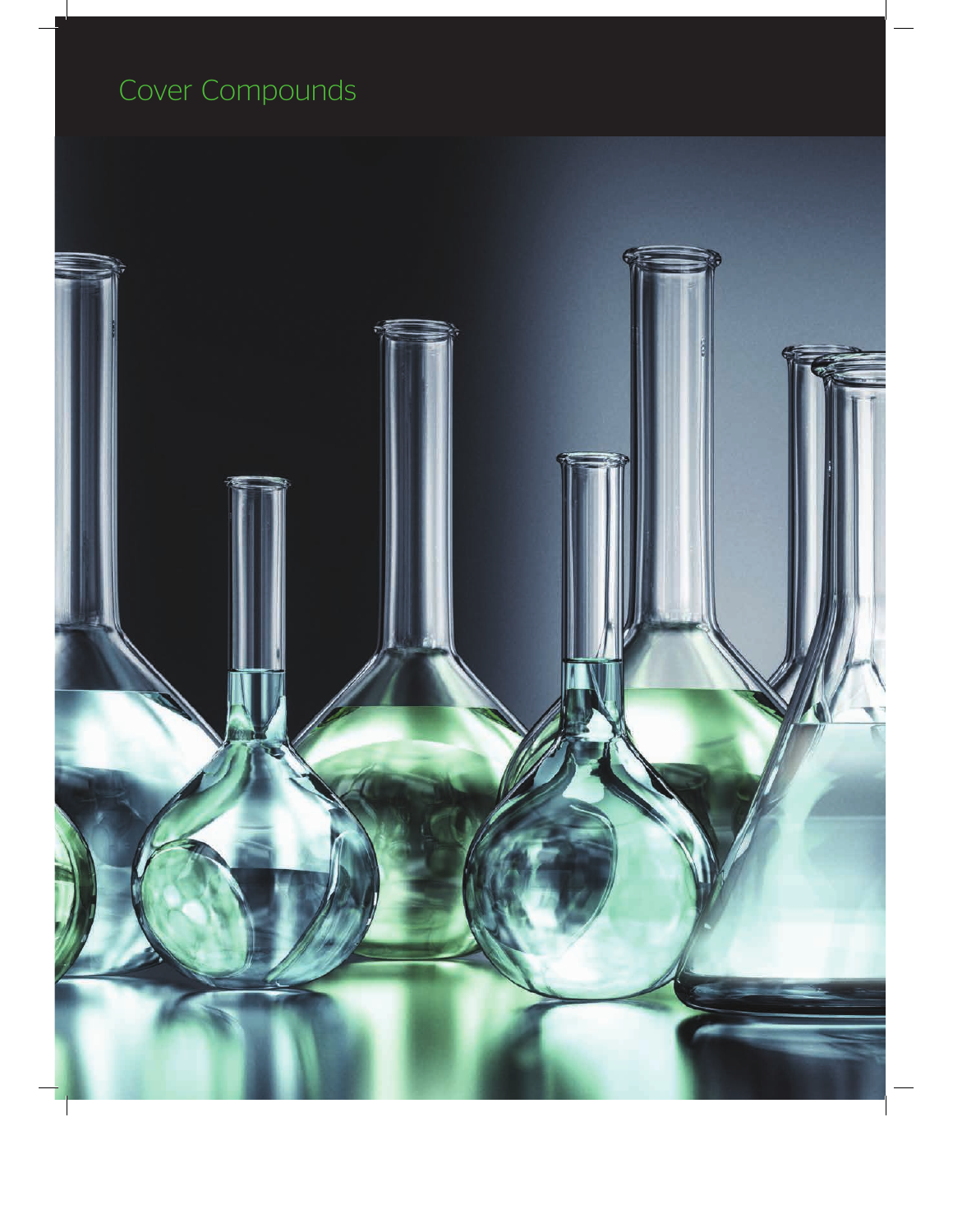#### Protecting your investment with Continental cover compounds.

Continental cover compounds provide the ultimate protection for your belt carcass so that you realize a lower cost-per-ton conveyed and your system requires less maintenance. Our innovative, thermoset-formulated compounds provide protection rigorous requirements. We own mixing facilities that provide raw and performance in even the toughest applications. Utilizing our compounding expertise, we offer a wide variety of cover compounds to meet your specific application requirement.

Our manufacturing process is vertically integrated and unique to the conveyor belt industry. Backed by extensive research and testing facilities, we have cover compounds to meet your materials used in making our cover compounds, giving us more control over the quality of the product every step of the way.



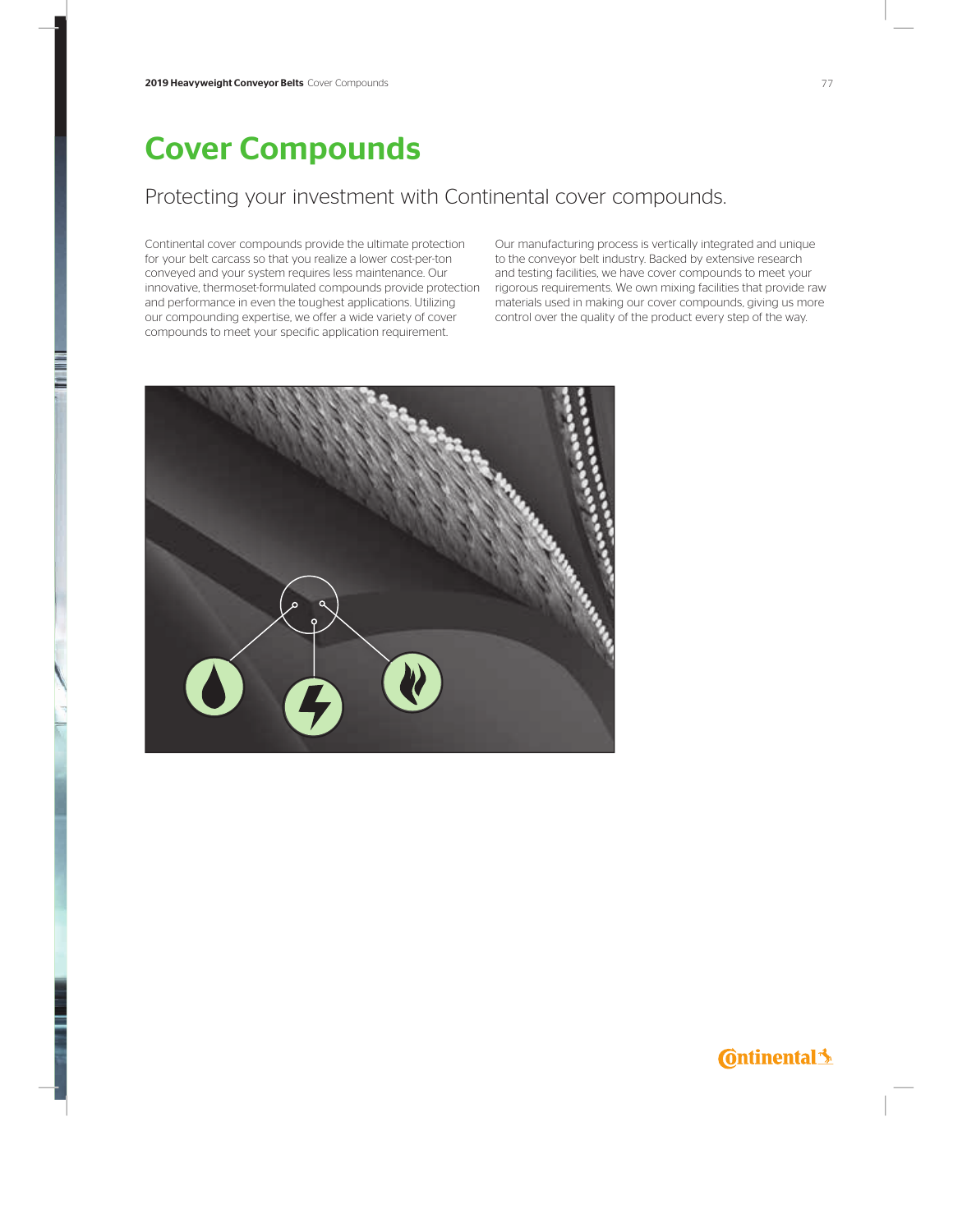## Cover Compounds and Applications



**C**ntinental<sup>1</sup>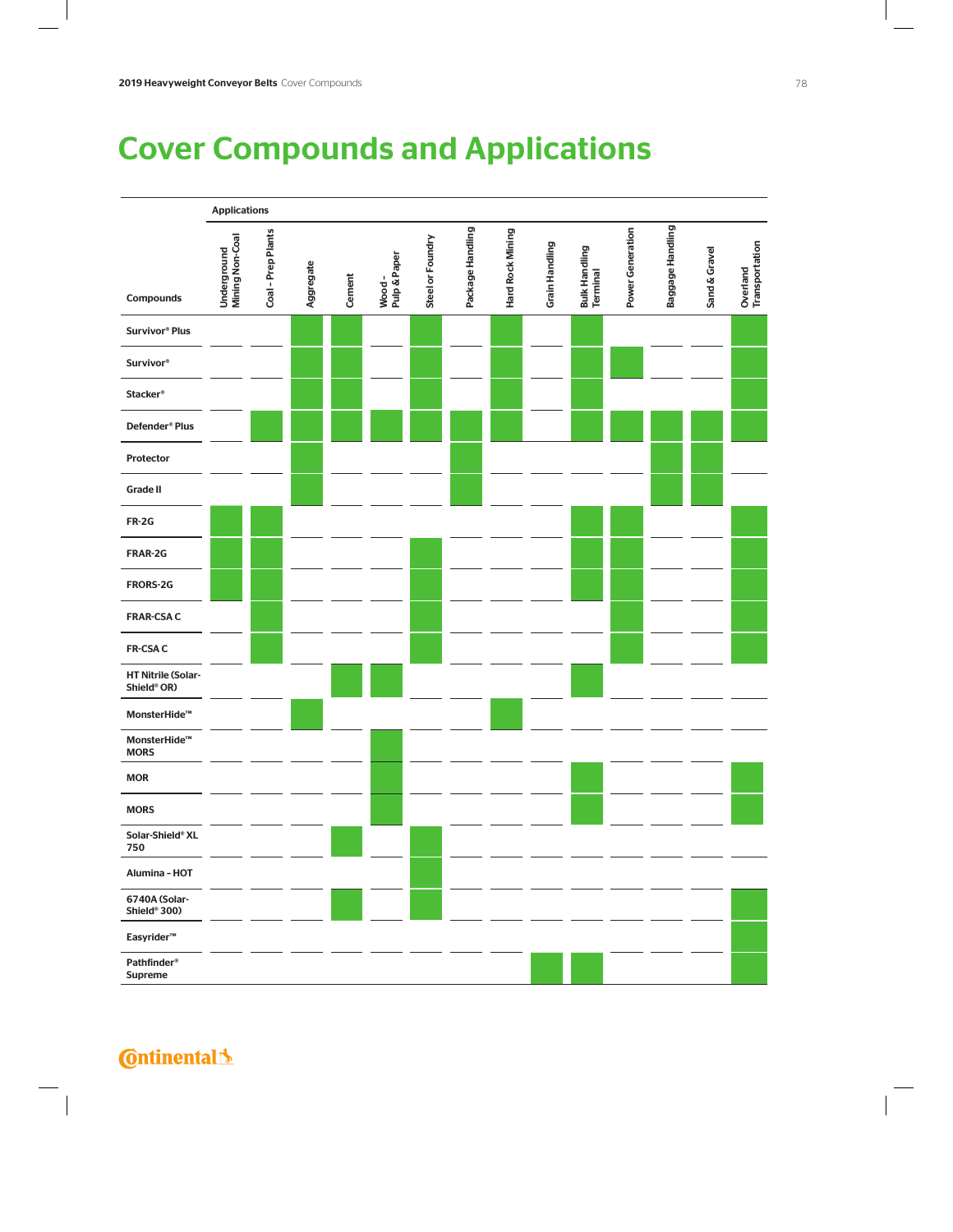### Standard Compounds

Alumina – HOT: Specifically designed compound intended for usage at alumina facilities where alumina material temperatures range up to 400°F.

Defender® Plus: An ARPM Grade I rubber compound designed to provide excellent abrasion resistance, very good gouge resistance and excellent flex life.

Easyrider™: A low rolling resistance family of compounds for the pulley cover side only which is designed to reduce the energy cost by minimizing indention energy loss to idlers. Proven with over 600 miles of belt in operation, the LRR Easyrider™ compound can provide up to 20% reduction in energy consumption compared to standard compounds and the SLRR Easyrider™ compound can provide up to 32% reduction in energy consumption.

FR-2G: Designed especially for aboveground prep plants, power plants and non-coal underground mining applications and meets ASTM D378-13.2 (old MSHA CFR 30 part 18) flame test standard. For applications requiring moderate heat resistance up to 250° F FRHT-2G is available.

FRAR-2G: Designed for non-coal underground mining and surface applications that meet ASTM D378-13.2 (old MSHA CFR 30 part 18) flame test standard and offers approximately 70% more abrasion resistance than FR-2G.

FRORS-2G: Moderate resistance to oil and static conductive, this compound is designed for oily coal or coke material. FRORS-2G meets ASTM D378-13.2 (old MSHA CFR 30 part 18) flame test standard.

FRAR-CSA C & FR-CSA C: Fire-retardant anti-static belting is certified by the Canadian Department of Energy, Mines and Resources, Ottawa to CAN/CSA M422M87, Type C, for below surface use as well as other mining operations. FRAR-CSA C offers approximately 40% better abrasion resistance than FR-CSA C compound.

GRADE II: An ARPM Grade II rubber compound designed to provide good abrasion and gouge resistance and very good flex life.

**GLOBAL X<sup>®</sup>:** Meets ARPM Grade I and DIN X standards. Offers superior cut and gouge resistance and very good abrasion resistance.

LTORS and LTORS Plus: Excellent mineral oil and abrasion resistance combined with improved low temperature properties. MonsterHide™ & MonsterHide™ MORS: An ARPM Grade II compound providing the ultimate in cut and gouge protection. Designed to absorb impacts from large rock with sharp edges, MonsterHide™ MORS resists the effect of cover cuts and chunking associated with localized heavy impact and is MOR-resistant to cover swell associated with terpene oil.

MOR & MORS: Compounded to resist the terpene content of wood chips and moderately oily grains. It has fair abrasion resistance and is a good value for handling moderately oily material where fire resistance is not required.

Pathfinder® Supreme, Pathfinder® Arctic & Pathfinder® CSA: Designed especially for the grain industry where oily grains and controlled mineral or vegetable oil dust suppressive sprays come in contact with the belt.

Protector: A Grade II compound for applications requiring good abrasion and gouge resistance and very good flex life.

6740A (Solar-Shield® 300): Compounded for excellent heat and abrasion resistance in temperature ranges of 350˚F (177°C) for lumpy material and up to 250˚F (121°C) for hot baking loads.

HT-Nitrile (Solar-Shield® OR): An oil-resistant compound formulated for applications demanding higher resistance to heat, oil and abrasion. It is resistant to temperatures up to 300°F (149°C), oxidation and the effect of corrosive atmospheres.

Solar-Shield® XL 750: An exceptional hot material compound with superior heat resistance against hardening and cracking. It is designed to carry hot loads at intermittent temperatures up to 750˚F (399°C) and retain its superior heat-resistant qualities.

Stacker<sup>®</sup>: Premium ARPM Grade I Rubber Compound, designed for excellent resistance to cutting, gouging and abrasion.

**Survivor®:** Superior abrasion resistance. Ideal for high-speed. small diameter crushed stone, trap rock, ore, copper, taconite and other abrasive applications.

**Survivor® Plus:** The ultimate in abrasion resistance, offering up to 40% more abrasion resistance than Survivor.® Ideal for high-speed, abrasive material applications.

### **Continental**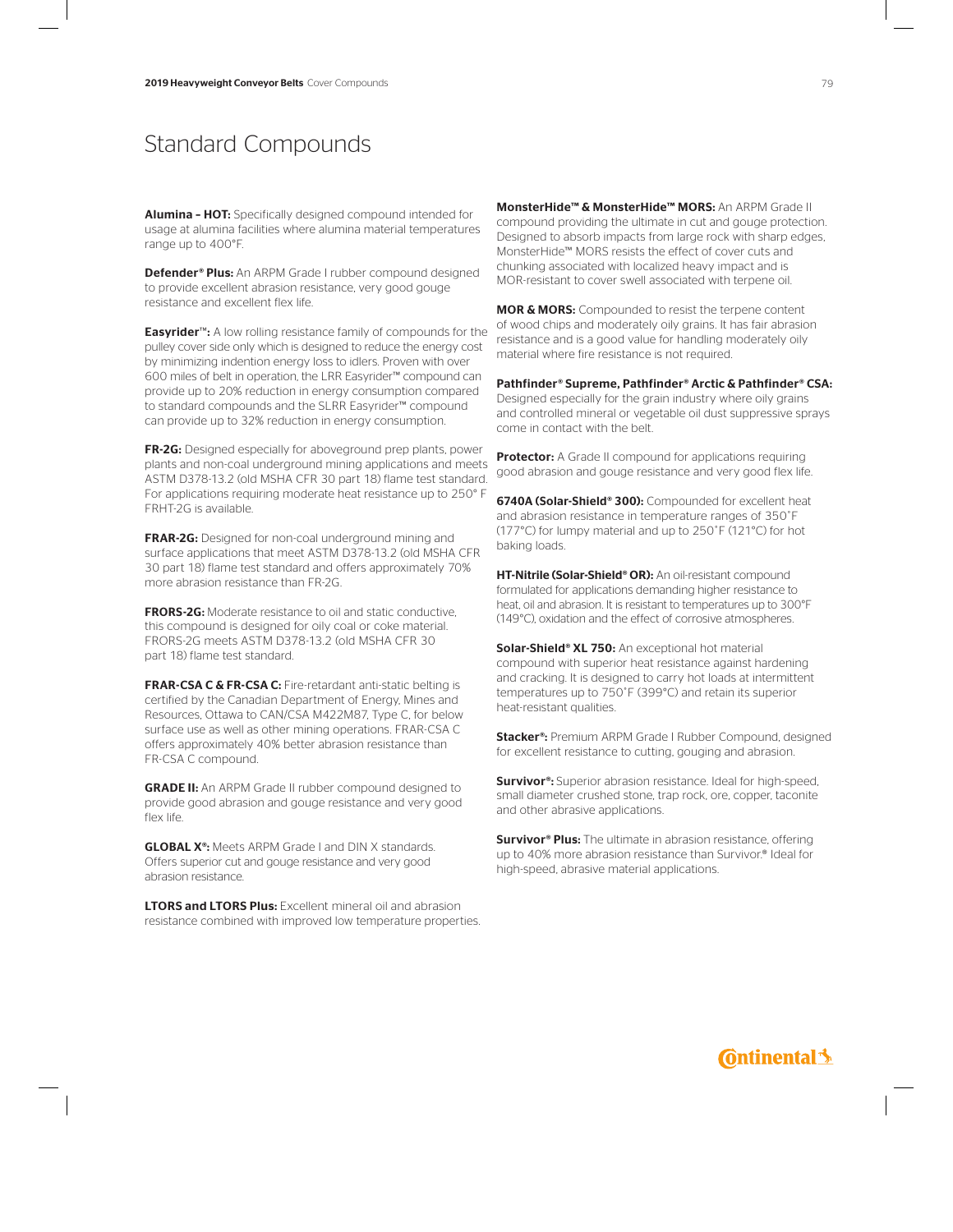| Compound                             | International<br><b>Standards</b>               | Abrasion<br>Resistance Temp. | Low                           | High Temp.<br>(Lumpy<br><b>Material</b> ) | Cut &<br>Gouge<br>Resistance | Oil<br>Resistance | Flame<br>Resistance               | <b>ISO 284</b><br><b>Static</b> | <b>ASTM</b><br>D2240A<br><b>Shore A</b><br><b>Conductive Hardness</b> | <b>Tensile</b><br>(psi) | Elongation<br>$(\%)$ | DIN<br>Abrasion<br>(mm <sup>3</sup> ) |
|--------------------------------------|-------------------------------------------------|------------------------------|-------------------------------|-------------------------------------------|------------------------------|-------------------|-----------------------------------|---------------------------------|-----------------------------------------------------------------------|-------------------------|----------------------|---------------------------------------|
| <b>Abrasion Compounds</b>            |                                                 |                              |                               |                                           |                              |                   |                                   |                                 |                                                                       |                         |                      |                                       |
| Survivor <sup>®</sup><br>Plus        | ARPM Grade I.<br>DIN Z.<br>AS Grade A.<br>N & E | Ultimate                     | $-55^{\circ}$ F<br>(.48°C)    | 150°F<br>$(66^{\circ}C)$                  | Good                         | Νo                | No                                | Yes                             | 60                                                                    | 2850                    | 585                  | 25                                    |
| Survivor <sup>®</sup>                | ARPM Grade I.<br>DIN Z.<br>AS Grade A.<br>N & E | Superior                     | $-55^{\circ}$ F<br>(.48°C)    | 150°F<br>$(66^{\circ}C)$                  | Very<br>Good                 | <b>No</b>         | No                                | Yes                             | 59                                                                    | 2850                    | 585                  | 40                                    |
| Stacker®                             | ARPM Grade I.<br>DIN W & Z.<br>AS Grade N & E   | Excellent                    | $-55^{\circ}$ F<br>(.48°C)    | 150°F<br>$(66^{\circ}C)$                  | Excellent                    | No                | No                                | Yes                             | 60                                                                    | 2950                    | 570                  | 70                                    |
| Defender <sup>®</sup><br>Plus        | ARPM Grade I,<br>DIN Z.<br>AS Grade E & N       | Excellent                    | $-40^{\circ}$ F<br>(.40°C)    | 212°F<br>$(100^{\circ}C)$                 | Very<br>Good                 | <b>No</b>         | <b>No</b>                         | Yes                             | 60                                                                    | 2800                    | 560                  | 90                                    |
| Protector                            | ARPM Grade II.<br>AS Grade E                    | Good                         | $-30^{\circ}$ F<br>(.34°C)    | 150°F<br>$(66^{\circ}C)$                  | Good                         | No                | Νo                                | Yes                             | 60                                                                    | 2300                    | 510                  | 145                                   |
| Grade II                             | ARPM Grade II                                   | Good                         | $-30^{\circ}$ F<br>(.34°C)    | 150°F<br>$(66^{\circ}C)$                  | Fair                         | <b>No</b>         | <b>No</b>                         | Yes                             | 62                                                                    | 2000                    | 400                  | 175                                   |
|                                      | <b>Abrasion &amp; Flame Resistance</b>          |                              |                               |                                           |                              |                   |                                   |                                 |                                                                       |                         |                      |                                       |
| FRAR-2G                              | ARPM Grade II.<br>AS Grade E                    | Excellent                    | $-40^{\circ}$ F<br>(.40°C)    | 150°F<br>$(66^{\circ}C)$                  | Good                         | <b>No</b>         | <b>ASTM</b><br>D378-13.2          | Yes                             | 58                                                                    | 2550                    | 540                  | 85                                    |
| <b>FR-2G</b>                         | ARPM Grade II.<br>AS Grade E                    | Good                         | $-40^{\circ}$ F<br>(.40°C)    | 212°F<br>$(100^{\circ}C)$                 | Good                         | No                | ASTM<br>D378-13.2                 | Yes                             | 57                                                                    | 2500                    | 540                  | 140                                   |
| FRAR-CSA C                           | ARPM Grade I.<br>AS Grade E.<br>CSA-C, DIN      | Good                         | $-40^{\circ}$ F<br>(.40°C)    | 160°F<br>$(71^{\circ}C)$                  | Fair                         | <b>No</b>         | CSA-C                             | Yes                             | 60                                                                    | 2550                    | 540                  | 85                                    |
| FR-CSA C                             | AS Grade E.<br>CSA-C                            | Fair                         | $-40^{\circ}$ F<br>(.40°C)    | 160°F<br>$(71^{\circ}C)$                  | Fair                         | No                | CSA-C                             | Yes                             | 60                                                                    | 2000                    | 400                  | 260                                   |
| FRHT-2G                              | ARPM Grade II.<br>DIN Z.<br>AS Grade E          | Good                         | $-40^{\circ}$ F<br>(.40°C)    | 250°F<br>$(120^{\circ}C)$                 | Good                         | <b>No</b>         | <b>ASTM</b><br>D378.<br>D378-13.2 | Yes                             | 60                                                                    | 2500                    | 500                  | 175                                   |
| FRUG-2G                              | DIN Z.<br>AS Grade E                            | Good                         | $-40^{\circ}$ F<br>(.40°C)    | 150°F<br>$(66^{\circ}C)$                  | Good                         | No                | <b>ASTM</b><br>D378.<br>D378-13.2 | Yes                             | 60                                                                    | 1900                    | 490                  | 230                                   |
| <b>Abrasion &amp; Oil Resistance</b> |                                                 |                              |                               |                                           |                              |                   |                                   |                                 |                                                                       |                         |                      |                                       |
| HT-Nitrile<br>(Solar-Shield®<br>OR)  | ARPM Grade II. Good<br>DIN Z.<br>AS Grade N     |                              | $-15^{\circ}$ F<br>(.26°C)    | 300°F<br>$(149^{\circ}C)$                 | Fair                         | Superior          | No                                | Νo                              | 61                                                                    | 2800                    | 610                  | 145                                   |
| <b>LTORS</b>                         | ARPM Grade II                                   | Excellent                    | $-40^{\circ}$ F<br>(.40°C)    | 120°F<br>$(49^{\circ}C)$                  | Good                         | Very Good         | No.                               | Yes                             | 60                                                                    | 2350                    | 450                  | 90                                    |
| <b>LTORS Plus</b>                    | ARPM Grade II                                   | Excellent                    | $-67$ °F<br>$(.55^{\circ}$ C) | 120°F<br>$(50^{\circ}C)$                  | Excellent                    | Excellent         | No                                | Yes                             | 60                                                                    | 2200                    | 500                  | 80                                    |

### **C**ntinental<sup>1</sup>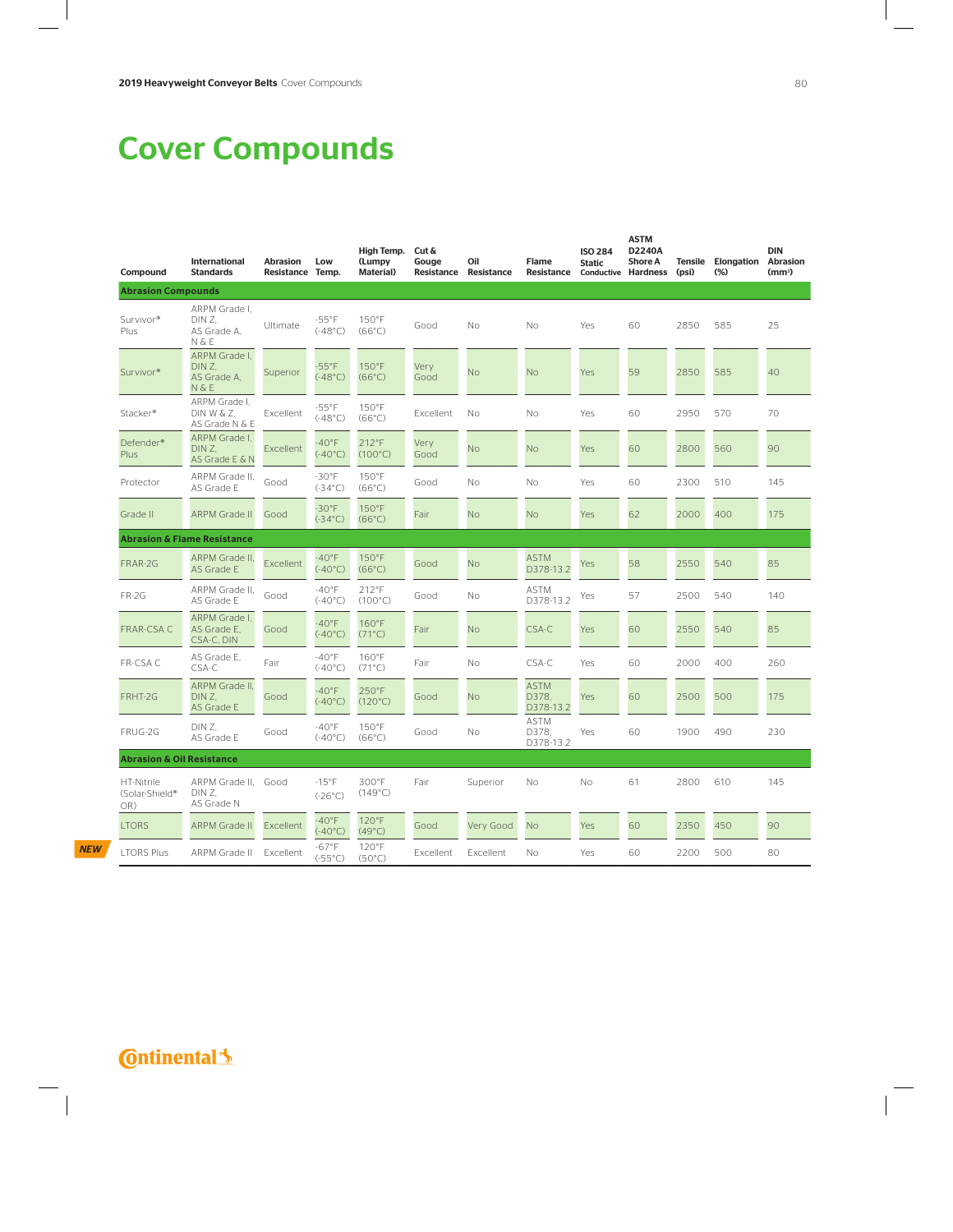| Compound                            | <b>International</b><br><b>Standards</b>              | <b>Abrasion</b><br>Resistance Temp. | Low                          | HighTemp.<br>(Lumpy<br><b>Material</b> ) | Cut & Gouge Oil<br><b>Resistance</b> | Resistance   | <b>Flame</b><br>Resistance | <b>ISO 284</b><br><b>Static</b><br>Conduc-<br>tive | ASTM<br>D2240A<br><b>Shore A</b><br><b>Hardness</b> | (psi) | <b>Tensile Elongation</b><br>$(\%)$ | <b>DIN</b><br><b>Abrasion</b><br>(mm <sup>3</sup> ) |
|-------------------------------------|-------------------------------------------------------|-------------------------------------|------------------------------|------------------------------------------|--------------------------------------|--------------|----------------------------|----------------------------------------------------|-----------------------------------------------------|-------|-------------------------------------|-----------------------------------------------------|
| <b>Cut &amp; Gouge Compounds</b>    |                                                       |                                     |                              |                                          |                                      |              |                            |                                                    |                                                     |       |                                     |                                                     |
| MonsterHide™                        | ARPM Grade II.<br>DIN Z.<br>AS Grade E                | Very<br>Good                        | $-40°$ F<br>(.40°C)          | 150°F<br>$(66^{\circ}C)$                 | Ultimate                             | Nο           | No                         | Yes                                                | 72                                                  | 2650  | 680                                 | 140                                                 |
| Global X <sup>®</sup>               | ARPM Grade I.<br>DIN X, Y & Z<br>AS Grade M.<br>N & E | Very<br>Good                        | $-55^{\circ}$ F<br>(.48°C)   | 150°F<br>$(66^{\circ}C)$                 | Superior                             | No           | No                         | Yes                                                | 61                                                  | 4000  | 500                                 | 115                                                 |
| Stacker <sup>®</sup>                | ARPM Grade I.<br>AS Grade N & E                       | Excellent                           | $-55^{\circ}$ F<br>(.48°C)   | 150°F<br>$(66^{\circ}C)$                 | Excellent                            | No           | No                         | Yes                                                | 60                                                  | 2950  | 570                                 | 70                                                  |
| Defender <sup>®</sup><br>Plus       | ARPM Grade I.<br>DIN Z.<br>AS Grade E                 | Excellent                           | $-40^{\circ}$ F<br>(.40°C)   | 212°F<br>$(100^{\circ}C)$                | Very Good                            | <b>No</b>    | No                         | Yes                                                | 60                                                  | 2800  | 560                                 | 90                                                  |
|                                     | <b>Heat Compounds</b>                                 |                                     |                              |                                          |                                      |              |                            |                                                    |                                                     |       |                                     |                                                     |
| Solar-Shield®<br><b>XL750</b>       | ARPM Grade II,<br>AS Grade E                          | Good                                | $-40^{\circ}$ F<br>(.40°C)   | 750°F<br>$(399^{\circ}C)$                | Fair                                 | No           | No                         | Yes                                                | 73                                                  | 2300  | 680                                 | 130                                                 |
| 400F                                | ARPM Grade II                                         | Very<br>Good                        | $40^{\circ}$ F<br>(.40°C)    | 400°F<br>$(204^{\circ}C)$                | Fair                                 | Νo           | No                         | Yes                                                | 60                                                  | 2100  | 510                                 | 130                                                 |
| Alumina-HOT                         | ARPM Grade II.<br>AS Grade E                          | Good                                | $-40^{\circ}F$<br>(.40°C)    | 400°F<br>$(204^{\circ}C)$                | Fair                                 | <b>No</b>    | No                         | Yes                                                | 73                                                  | 2300  | 640                                 | 155                                                 |
| 6740A (Solar-<br>Shield® 300)       | ARPM Grade I.<br>DIN Z.<br>AS Grade N & E             | Very<br>Good                        | $-40°$ F<br>(.40°C)          | 350°F<br>$(177^{\circ}C)$                | Very Good                            | No           | No                         | Yes                                                | 57                                                  | 2900  | 550                                 | 110                                                 |
| Defender <sup>®</sup><br>Plus       | ARPM Grade I,<br>AS Grade N & E                       | Excellent                           | $-40^{\circ}$ F<br>(.40°C)   | 212°F<br>$(100^{\circ}C)$                | Very Good                            | <b>No</b>    | <b>No</b>                  | Yes                                                | 60                                                  | 2800  | 560                                 | 90                                                  |
| <b>Oil Compounds</b>                |                                                       |                                     |                              |                                          |                                      |              |                            |                                                    |                                                     |       |                                     |                                                     |
| HT-Nitrile<br>(Solar-Shield®<br>OR) | ARPM Grade II,<br>AS Grade N                          | Good                                | $-15^{\circ}$ F<br>(.25°C)   | 300°F<br>$(150^{\circ}C)$                | Fair                                 | Superior     | No                         | No                                                 | 61                                                  | 2800  | 610                                 | 145                                                 |
| MonsterHide™<br><b>MORS</b>         | ARPM Grade II                                         | Good                                | $-40^{\circ}F$<br>(.40°C)    | 150°F<br>$(70^{\circ}C)$                 | Ultimate                             | Good         | No                         | Yes                                                | 70                                                  | 2200  | 700                                 | 150                                                 |
| Pathfinder®<br>Supreme              |                                                       | Fair                                | $-30^{\circ}$ F<br>(.34°C)   | 150°F<br>$(70^{\circ}C)$                 | Fair                                 | Very<br>Good | <b>ASTM</b><br>D378-13.2   | Yes                                                | 60                                                  | 1800  | 580                                 | 330                                                 |
| Pathfinder®<br>Arctic               |                                                       | Fair                                | $-40^{\circ}F$<br>(.40°C)    | 150°F<br>$(70^{\circ}C)$                 | Fair                                 | Very<br>Good | <b>ASTM</b><br>D378-13.2   | Yes                                                | 60                                                  | 1800  | 450                                 | 330                                                 |
| Pathfinder®<br><b>CSA</b>           | FR-CSA-C                                              | Fair                                | $-40^{\circ}$ F<br>(.40°C)   | 150°F<br>$(70^{\circ}C)$                 | Fair                                 | Very<br>Good | <b>CAN CSA</b><br>C M422   | Yes                                                | 65                                                  | 2000  | 550                                 | 250                                                 |
| <b>MORS</b>                         |                                                       | Fair                                | $-20^{\circ}$ F<br>(.30°C)   | 150°F<br>$(70^{\circ}C)$                 | Good                                 | Good         | No                         | Yes                                                | 62                                                  | 1700  | 330                                 | 200                                                 |
| <b>MOR</b>                          |                                                       | Fair                                | $-15^{\circ}$ F<br>(.25°C)   | 150°F<br>$(70^{\circ}C)$                 | Good                                 | Good         | No                         | Yes                                                | 65                                                  | 1355  | 320                                 | 215                                                 |
| <b>LTORS</b>                        | ARPM Grade II                                         | Excellent                           | $-40^{\circ}$ F<br>(.40°C)   | 120°F<br>$(50^{\circ}C)$                 | Good                                 | Very<br>Good | No                         | Yes                                                | 60                                                  | 2350  | 450                                 | 90                                                  |
| <b>LTORS Plus</b>                   | <b>ARPM Grade II</b>                                  | Excellent                           | $-67$ °F<br>$(-55^{\circ}C)$ | 120°F<br>$(50^{\circ}C)$                 | Excellent                            | Excellent    | <b>No</b>                  | Yes                                                | 60                                                  | 2200  | 500                                 | 80                                                  |

*NEW*

### **C**ntinental<sup>1</sup>